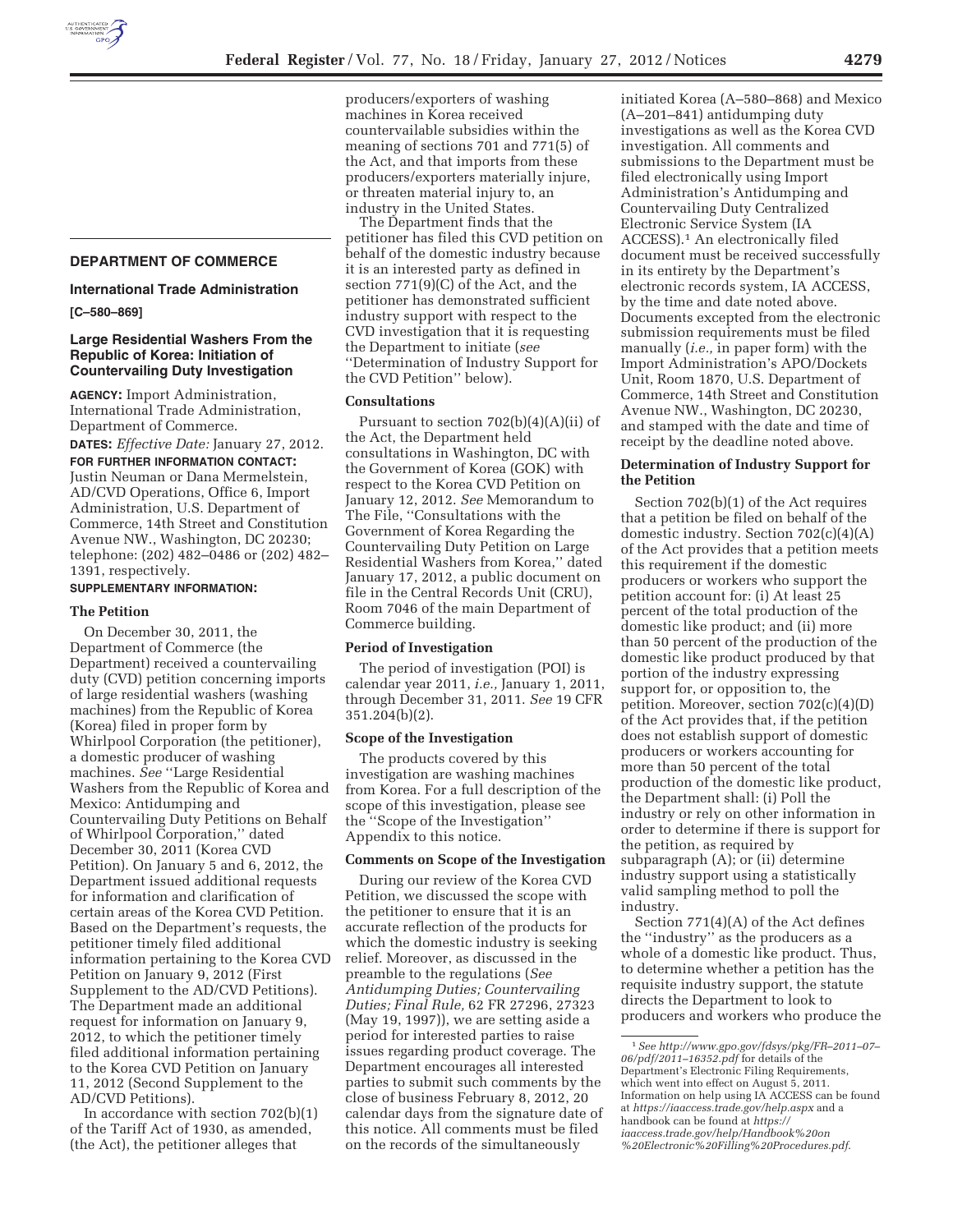domestic like product. The International Trade Commission (ITC), which is responsible for determining whether ''the domestic industry'' has been injured, must also determine what constitutes a domestic like product in order to define the industry. While both the Department and the ITC must apply the same statutory definition regarding the domestic like product (*see* section 771(10) of the Act), they do so for different purposes and pursuant to a separate and distinct authority. In addition, the Department's determination is subject to limitations of time and information. Although this may result in different definitions of the like product, such differences do not render the decision of either agency contrary to law. *See USEC, Inc.* v. *United States,* 132 F. Supp. 2d 1, 8 (CIT 2001), citing *Algoma Steel Corp., Ltd.* v. *United States,* 688 F. Supp. 639, 644 (CIT 1988), *aff'd* 865 F.2d 240 (Fed. Cir. 1989).

Section 771(10) of the Act defines the domestic like product as ''a product which is like, or in the absence of like, most similar in characteristics and uses with, the article subject to an investigation under this title.'' Thus, the reference point from which the domestic like product analysis begins is ''the article subject to an investigation'' (*i.e.,* the class or kind of merchandise to be investigated, which normally will be the scope as defined in the petition).

With regard to the domestic like product, the petitioner does not offer a definition of domestic like product distinct from the scope of the investigation. Based on our analysis of the information submitted on the record, we have determined that washing machines constitute a single domestic like product and we have analyzed industry support in terms of that domestic like product. For a discussion of the domestic like product analysis in this case, *see* Countervailing Duty Investigation Initiation Checklist: Large Residential Washers from the Republic of Korea (Korea CVD Initiation Checklist) at Attachment II, Analysis of Industry Support for the Petitions Covering Large Residential Washers from the Republic of Korea and Mexico, on file electronically in the CRU via IA ACCESS.

In determining whether the petitioner has standing under section 702(c)(4)(A) of the Act, we considered the industry support data contained in the petition with reference to the domestic like product as defined in the ''Scope of the Investigation'' section above. To establish industry support, the petitioner provided its shipments of the domestic like product in 2010, and

compared its shipments to the estimated total shipments of the domestic like product for the entire domestic industry. *See* Volume I of the petition, at 10–14; Volume II of the petition, at Exhibits 2–3, 5–8, and 9; First Supplement to the AD/CVD Petitions, at 4–8 and Exhibits A–C; and Second Supplement to the AD/CVD Petitions, at 4–5 and Exhibits Q–R. Because total industry production data for the domestic like product for 2010 is not reasonably available and the petitioner has established that shipments are a reasonable proxy for production data, we have relied upon the shipment data provided by the petitioner for purposes of measuring industry support. For further discussion, *see* Korea CVD Initiation Checklist, at Attachment II.

Our review of the data provided in the petition, supplemental submissions, and other information readily available to the Department indicates that the petitioner has established industry support. First, the petition established support from domestic producers accounting for more than 50 percent of the total production of the domestic like product and, as such, the Department is not required to take further action in order to evaluate industry support (*e.g.,*  polling). *See* section 702(c)(4)(D) of the Act and Korea CVD Initiation Checklist, at Attachment II. Second, the domestic producers have met the statutory criteria for industry support under section  $702(c)(4)(A)(i)$  of the Act because the domestic producers (or workers) who support the petition account for at least 25 percent of the total production of the domestic like product. *See* Korea CVD Initiation Checklist, at Attachment II. Finally, the domestic producers have met the statutory criteria for industry support under section  $702(c)(4)(A)(ii)$  of the Act because the domestic producers (or workers) who support the petition account for more than 50 percent of the production of the domestic like product produced by that portion of the industry expressing support for, or opposition to, the petition. Accordingly, the Department determines that the petition was filed on behalf of the domestic industry within the meaning of section 702(b)(1) of the Act. *See id.* 

The Department finds that the petitioner filed the petition on behalf of the domestic industry because it is an interested party as defined in section 771(9)(C) of the Act and it has demonstrated sufficient industry support with respect to the countervailing duty investigation that it is requesting the Department initiate. *See id.* 

## **Injury Test**

Because Korea is a ''Subsidies Agreement Country'' within the meaning of section 701(b) of the Act, section 701(a)(2) of the Act applies to this investigation. Accordingly, the ITC must determine whether imports of the subject merchandise from Korea materially injure, or threaten material injury to, a U.S. industry.

# **Allegations and Evidence of Material Injury and Causation**

The petitioner alleges that imports of the subject merchandise are benefitting from countervailable subsidies and that such imports are causing, or threaten to cause, material injury to the U.S. industry producing the domestic like product. In addition, the petitioner alleges that subject imports exceed the negligibility threshold provided for under section 771(24)(A) of the Act.

The petitioner contends that the industry's injured condition is illustrated by reduced market share, reduced shipments, underselling and price depression or suppression, a decline in financial performance, lost sales and revenue, and an increase in the volume of imports and import penetration. *See* Volume I of the Korea CVD Petition, at 1–6 and 156–181; Volume II of the petitions, at Exhibits 1– 4, 9, 33–38, and 49; and First Supplement to the AD/CVD Petitions, at 8–13 and Exhibits C–L. We have assessed the allegations and supporting evidence regarding material injury, threat of material injury, and causation, and we have determined that these allegations are properly supported by information reasonable available to the petitioner and meet the statutory requirements for initiation. *See* Korea CVD Initiation Checklist at Attachment III, Analysis of Allegations and Evidence of Material Injury and Causation for the Petitions Covering Large Residential Washers from the Republic of Korea and Mexico.

# **Initiation of Countervailing Duty Investigation**

Section 702(b)(1) of the Act requires the Department to initiate a CVD investigation whenever an interested party files a CVD petition on behalf of an industry that: (1) Alleges the elements necessary for an imposition of a duty under section 701(a) of the Act; and (2) is accompanied by information reasonably available to the petitioner supporting the allegations.

The Department has examined the countervailing duty petition on washing machines from Korea and finds that it complies with the requirements of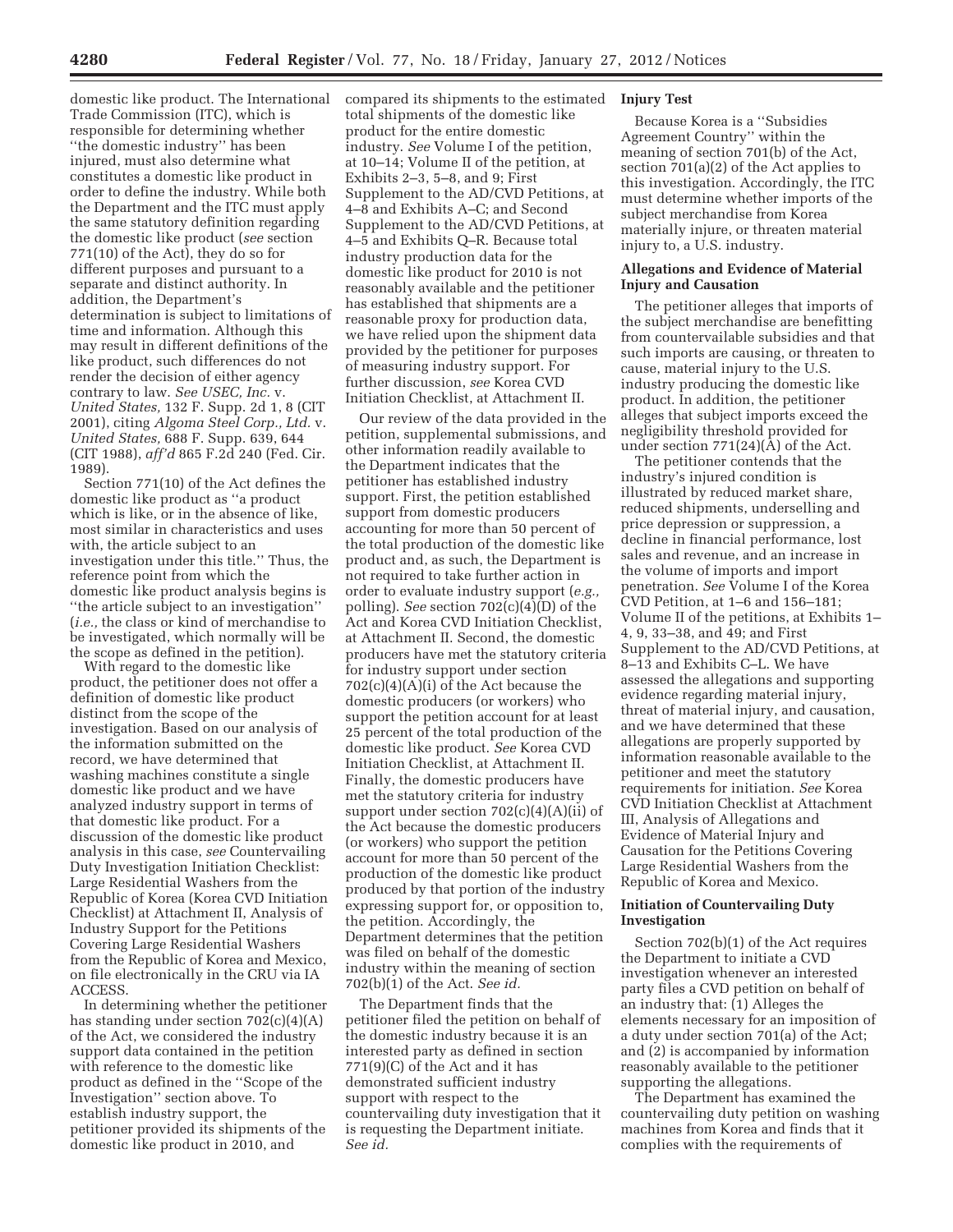section 702(b)(1) of the Act. Therefore, in accordance with section 702(b)(1) of the Act, we are initiating a CVD investigation to determine whether Korean producers/exporters of washing machines receive countervailable subsidies. For a discussion of evidence supporting our initiation determination, *see* Korea CVD Initiation Checklist.

We are including in our investigation the following programs alleged in the Korea CVD Petition to provide countervailable subsidies to producers/ exporters of the subject merchandise:

1. Daewoo Electronics Corporation (Daewoo) Restructuring

a. GOK-Directed Equity Infusions under the Daewoo Workout

b. GOK-Directed Ongoing Preferential Lending under the Daewoo Workout

2. GOK Facilities Investment Support: Article 26 of the Restriction of Special Taxation Act (RSTA)

3. Tax Reduction for Research and Manpower Development: RSTA Article 10(1)(3)

4. GOK Targeted Green ''Stimulus'' Subsidies

a. Research, Supply, or Workforce Development Investment Tax Deductions for ''New Growth Engines'' Under RSTA Art. 10(1)(1)

b. Research, Supply, or Workforce Development Expense Tax Deductions for ''Core Technologies'' Under RSTA Art. 10(1)(2)

c. RSTA Art. 25(2) Tax Deductions for Investments in Energy Economizing Facilities

d. GOK Subsidies for ''Green

Technology R&D'' and its Commercialization

e. Industrial Bank of Korea (IBK) Preferential Loans to Green Enterprises f. Support for SME ''Green

Partnerships''

5. Korea Trade Insurance

Corporation—Short-Term Export Credit Insurance

6. Korea Export-Import Bank—Export Factoring

7. Korea Development Bank and IBK Short-Term Discounted Loans for Export Receivables

8. GOK 21st Century Frontier and Other R&D Programs

9. Gwangju Metropolitan City Production Facilities Subsidies: Tax Reductions/Exemptions under Article 276 of the Local Tax Act

10. GOK Supplier Support Fund Tax Deduction

For a description of each of these programs and a full discussion of the Department's decision to initiate an investigation of these programs, see Korea CVD Initiation Checklist.

## **Respondent Selection**

The petition identifies three Korean producers that export washing machines to the United States: Samsung Electronics Co., Ltd. (Samsung), LG Electronics, Inc. (LG), and Daewoo Electronics Corporation (Daewoo). There is no information indicating that there are other Korean producers/ exporters of the subject merchandise. Accordingly, the Department is selecting Samsung, LG, and Daewoo as mandatory respondents in this investigation pursuant to section 777A(e)(1) of the Act. Interested parties may submit comments regarding respondent selection within five calendar days of publication of this notice. Comments should be filed electronically using IA ACCESS.

# **Distribution of Copies of the CVD Petition**

In accordance with section 702(b)(4)(A)(i) of the Act and 19 CFR 351.202(f) copies of the public versions of the Korea CVD Petition and amendments thereto have been provided to the GOK. To the extent practicable, we will attempt to provide a copy of the public version of the Korea CVD Petition to each exporter named in the petition, as provided under 19 CFR  $351.203(c)(2)$ .

# **ITC Notification**

We have notified the ITC of our initiation, as required by section 702(d) of the Act.

## **Preliminary Determination by the ITC**

The ITC will preliminarily determine, within 45 days after the date on which the petition was filed, whether there is a reasonable indication that imports of allegedly subsidized washing machines from Korea materially injure, or threaten material injury to, a U.S. industry. *See*  section 703(a)(2) of the Act. A negative ITC determination will result in the investigation being terminated. *See*  section 703(a)(1) of the Act. Otherwise, the investigation will proceed according to statutory and regulatory time limits.

# **Notification to Interested Parties**

Interested parties must submit applications for disclosure under administrative protective orders in accordance with 19 CFR 351.305(b). On January 22, 2008, the Department published *Antidumping and Countervailing Duty Proceedings: Documents Submission Procedures; APO Procedures* (73 FR 3634). Parties wishing to participate in this investigation should ensure that they meet the requirements of these procedures (*e.g.,* the filing of letters of

appearance as discussed at 19 CFR 351.103(d)). Instructions for filing such applications may be found on the Department's Web site at *http:// ia.ita.doc.gov/apo*.

Any party submitting factual information in an AD/CVD proceeding must certify to the accuracy and completeness of that information. *See*  section 782(b) of the Act. Parties are hereby reminded that revised certification requirements are in effect for company/government officials as well as their representatives in all segments of any AD/CVD proceedings initiated on or after March 14, 2011. *See Certification of Factual Information to Import Administration During Antidumping and Countervailing Duty Proceedings: Interim Final Rule,* 76 FR 7491 (February 10, 2011) (*Interim Final Rule*) and *Certification of Factual Information to Import Administration During Antidumping and Countervailing Duty Proceedings: Supplemental Interim Final Rule,* 76 FR 54697 (September 2, 2011) (*Supplement*) (amending 19 CFR 351.303(g)). The formats for the revised certifications are provided at the end of the *Interim Final Rule* and the *Supplement*. In this proceeding, the Department intends to reject factual submissions if the submitting party does not comply with the revised certification requirements.

This notice is issued and published pursuant to section 777(i) of the Act.

Dated: January 19, 2012.

## **Paul Piquado,**

*Assistant Secretary for Import Administration.* 

#### **Appendix I—Scope of the Investigation**

The products covered by this investigation are all large residential washers and certain subassemblies thereof from Korea.

For purposes of this investigation, the term ''large residential washers'' denotes all automatic clothes washing machines, regardless of the orientation of the rotational axis, with a cabinet width (measured from its widest point) of at least 24.5 inches (62.23 cm) and no more than 32.0 inches (81.28 cm).

Also covered are certain subassemblies used in large residential washers, namely: (1) All assembled cabinets designed for use in large residential washers which incorporate, at a minimum: (a) At least three of the six cabinet surfaces; and (b) a bracket; (2) all assembled tubs 2 designed for use in large residential washers which incorporate, at a minimum: (a) A tub; and (b) a seal; (3) all assembled baskets 3 designed for use in large

 $^{\rm 2}{\rm A}$  ''tub'' is the part of the washer designed to hold water.

<sup>3</sup>A ''basket'' (sometimes referred to as a ''drum'') is the part of the washer designed to hold clothing or other fabrics.